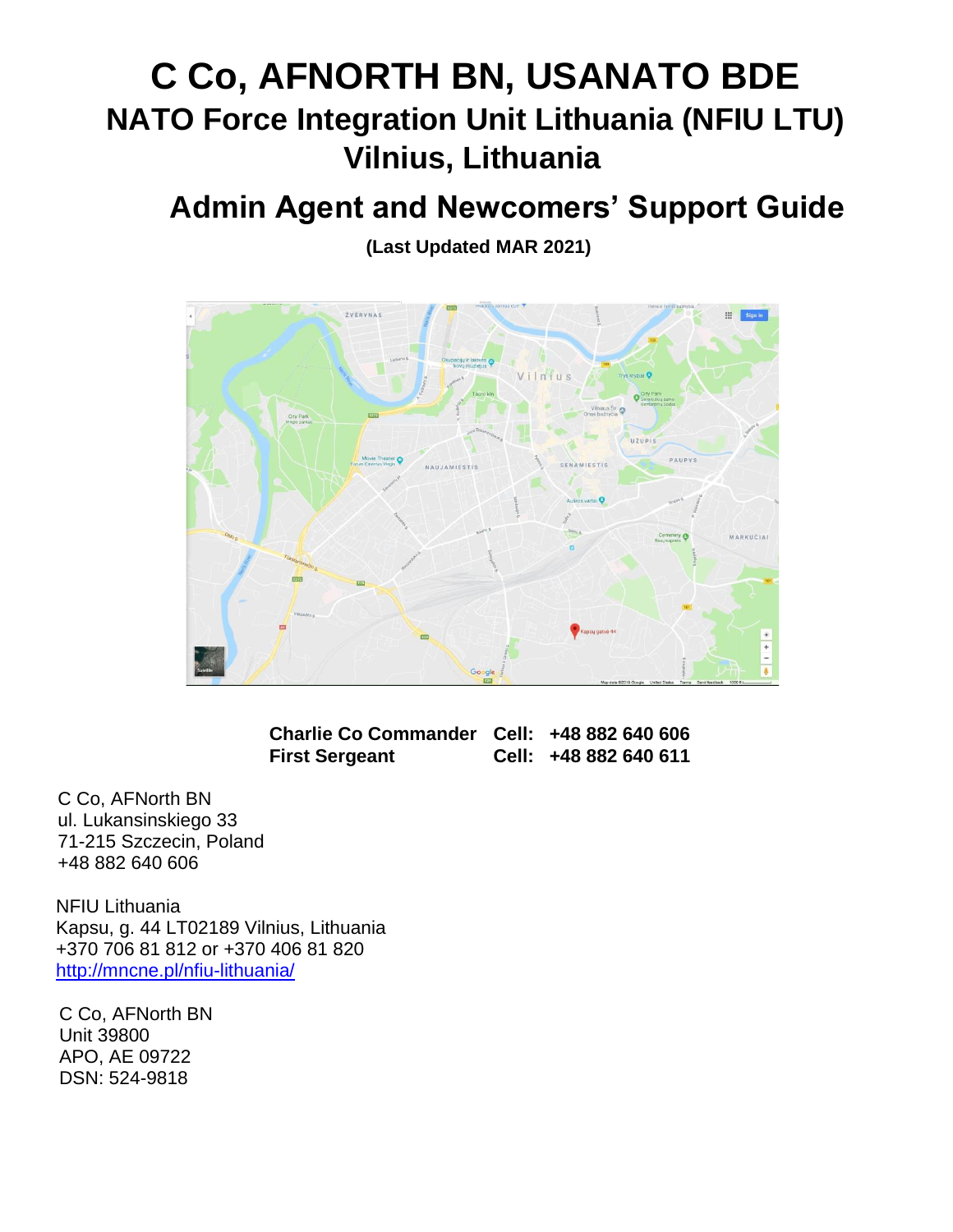## **Welcome**

I would like to take this opportunity to welcome you to Charlie Company, Allied Forces North Battalion (AFNORTH), and United States Army North Atlantic Treaty Organization (USANATO) Brigade. We have a very unique organization. Our company is located Szczecin, Poland. The Battalion Headquarters is in Mons, Belgium and the Brigade Headquarters is in Sembach, Germany.

Our mission is to enhance the well-being of individual Soldier and Family readiness through human resources, training and logistical support. We provide support to those assigned members providing operational training, security and support to the Baltic Nations, educating our Partners and Allies on all levels of command while coordinating roles to improve tactical interoperability and procedures.

You are further assigned to the NATO Force Integration Unit Lithuania in Vilnius, Lithuania. So we are better prepared to receive you, keep us abreast of changes to your arrival date. Your sponsor's contact information is in you welcome letter. Your sponsor will be assisting to make your transition as seamless as possible. Please inform him or her of any special requirements (i.e., pets, housing or medical needs).

All Family members, of qualifying age and Command Sponsored are required to travel with a no-fee passport. We also highly encourage you to hand-carry your training records, obtain "**copies**" of your medical and dental records, and documents required to in-process (i.e., PCS orders, DA Form 31, marriage certificate, birth certificate(s) for the children, household goods, vehicle shipping documents, and travel expense receipts). Also, it is best to bring at least 90 days of prescribed medication until you are enrolled in the TRICARE Overseas Program Prime Remote (TOP PR).

To financially prepare for this move, it will be important to allocate savings to cover initial PCS expenses upon arrival. These expenses will include housing security deposit, first month rent, realtor fee, fuel ration deposit, immediate-use household goods, annual insurance premium payment, vehicle inspection, registration and repairs, utility and internet deposits and cellular phone contracts. These initial costs can be in excess of \$7,000. You do not need to bring your \$7K funds in paper cash, but it is important that you can access it via bank transfers or ATM withdrawals immediately upon arrival. Advances for housing security deposit and first month rent are available through the finance office, and Soldiers are encouraged to learn about the Army Emergency Relief Fund if supplemental funding is required outside of your budget. After inprocessing is complete, vouchers for reimbursable expenses, Move-In Allowance and Dislocation Allowance can be submitted. Please note, these payments may take several weeks to process into your account.

Below is a highlight of what you can expect at your country of assignment. The information here is not all inclusive and may change over time. It is especially important to check and verify a country's requirement for passport and visa.

## **Challenges associated with this remote location**

Procuring US equivalent standards of medical care, education for school aged dependents and overall quality of life are three of the foremost challenges that come with being posted at this remote location. Most quality of life services including housing leases, auto services, utility bill management, banking and cellular or internet require local language translation support.

## **Routine Admin Support**

All admin support such as actions, awards, evaluations, DD Forms 93, SGLV, leave and passes, SRB updates, rating scheme, MEDPROS updates, FVAP, and all other routing HR related actions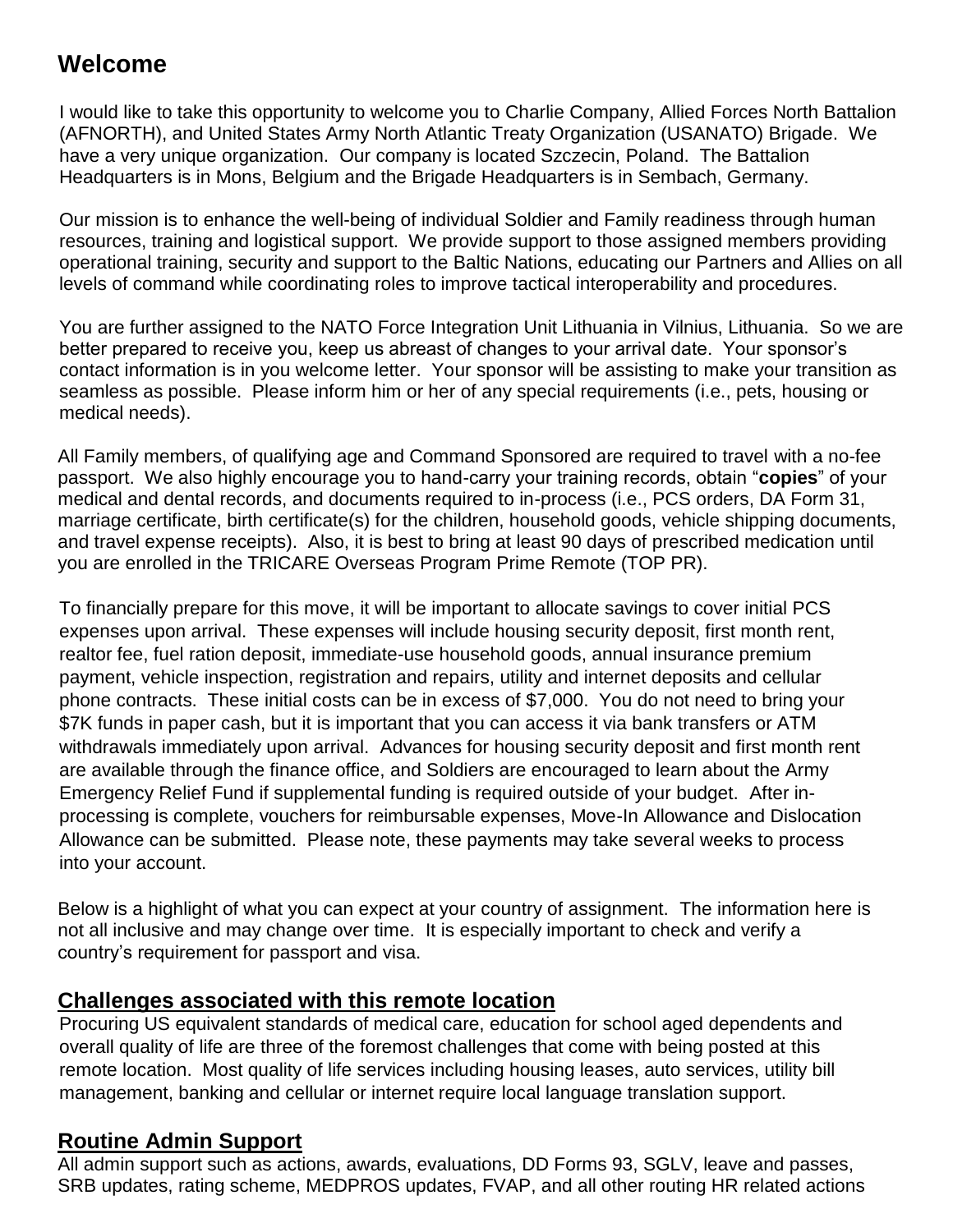are handled by the National Support Element (NSE) at Szczecin. NSE supports their assigned personnel and BN's mission by ensuring individual Soldier and Family Readiness through administrative, HR, logistics, operations, and communications support. They receive direct guidance from company leadership. NSE personnel will coordinate with the supporting Company and BN headquarters for all national support requirements for Army personnel.

## **In-processing**

C Company HQs NSE will issue you an in or out-processing checklist. You will need to coordinate with your local NSE to ensure all requirements are met for these actions. Please follow each of the steps in the checklist and work closely with your sponsor and C Co NSE in submitting your required documents to start/stop your overseas entitlements, and establish your network access (in the USRAEUR domain). Your NATO installation will also have their own in/out-processing requirements with each staff section (J1, J2, J6, etc).

## **Resources**

## **Garrison Support**

US Army Garrison Bavaria – Grafenwoehr Germany Training Area is the closest Army Installation to Eastern European/Baltic countries. Often, C Co personnel will visit the DEERs office, Health and Dental Clinic, Passport Office, Finance, Housing Office, MWR, PX and Commissary. C Company HQs NSE staff will be sending your in or out-processing documents to each respective offices during your transition. Ensure that you include the C Company HQs NSE on all communication when in or out-processing in order to ensure proper accountability. C Co utilizes USAG Bavaria as our servicing installation.

## **Medical/Dental**

You are required to complete all PHA and dental requirements prior to arriving to the unit. Requirements include annual PHA, dental exam, immunizations, HIV, etc.

Dental care for the Soldiers must be done on the local economy through TRICARE International SOS (ISOS). Family members will receive dental care through enrollment in the TRICARE Overseas Dental Program managed by United Concordia.

TRICARE Overseas Program Prime Remote provides health care through International SOS to Active duty Service Members (ADSMs) and command sponsored Family members residing with them in designated overseas locations.

Website:<http://www.tricare.mil/PLANS/HealthPlans/TPRO.aspx> Phone number: +44-20-8762-8384

Family members will need to be enrolled in TRICARE Overseas Program Prime Remote. It is best to contact the TRICARE Service Center at +44-20-8762-8384 to enroll by phone.

Soldiers and Family members will be referred to local health care providers by International SOS. International SOS maintains a list of local hospitals, clinics, and providers who speak English. However, once you arrive at your scheduled appointment, it will not be guaranteed that you will be speaking to and English-speaking receptionist or nurse. ISOS can provide live translations during your appointment, via telephone, if coordinated prior to your visit.

C Co will provide you with the specific instructions on how to complete your PHA online and over the phone.

In certain instances when specialty care is not found in the local community, ISOS will refer Soldiers and Family members to the most appropriate location where the specialty care can best be provided, which may be Grafenwoehr Medical Facility or Landstuhl Military Medical Center.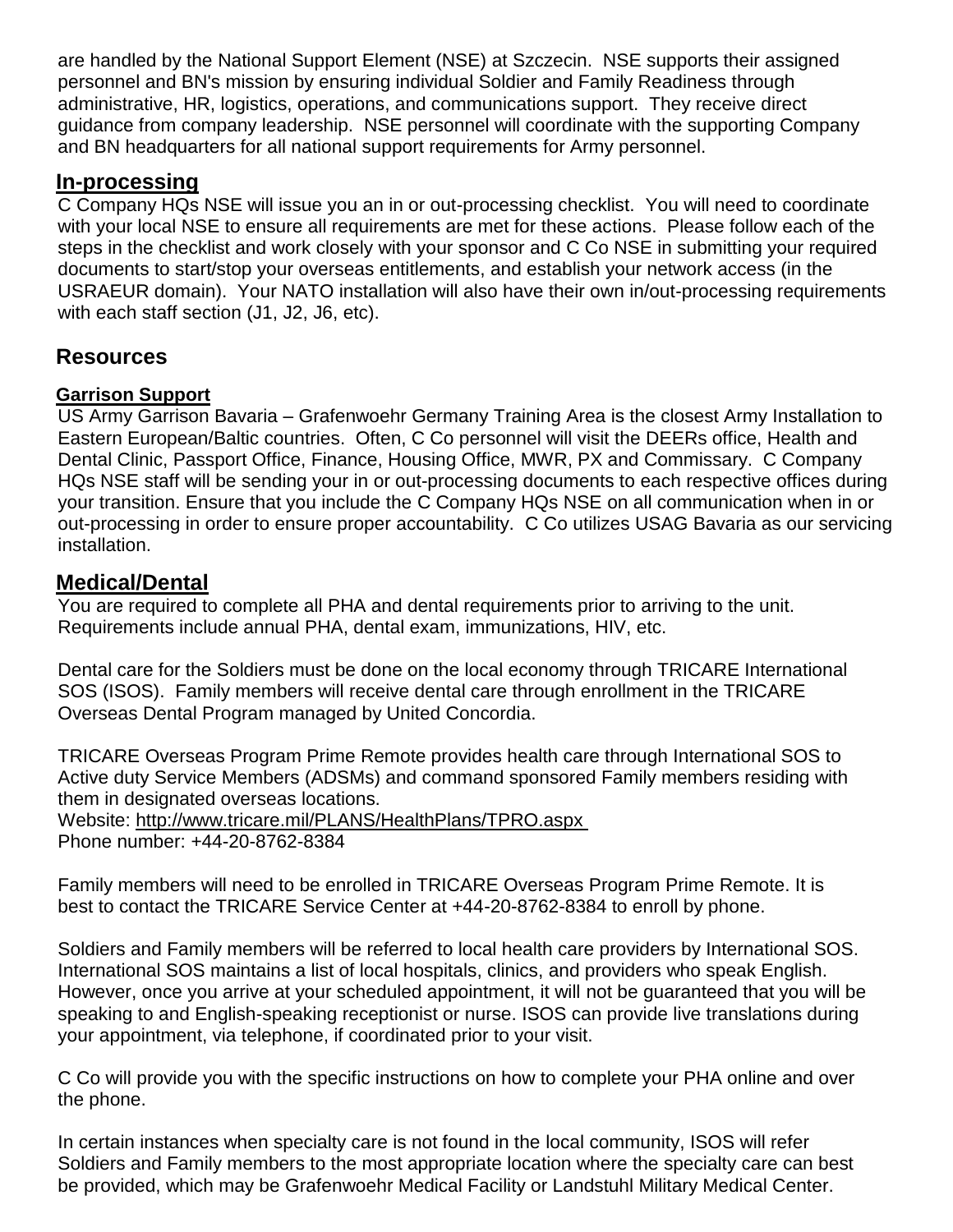#### **Graf Medical &Dental Clinic Hours of Operation**:

Mon-Fri 0730-1630, closed for federal holidays. Appointments +49 6371-9464-3000

## **Schools**

There is no DoD School in Vilnius, but there is an international school that serves the NATO community. The American International School of Vilnius (AISV), The British International School of Vilnius, Vilnius International School, and Meridian International School are multicultural international learning communities using English language instruction, with other languages available. We encourage you to contact the schools and request a consultation to determine which school will meet your child's needs. Unfortunately, no other options exist for English-language schools in the area. Please work with your sponsor and the company to set up your NDSP (non-DoDEA) packet to process tuition costs. The full cost of these private schools are covered by DoDEA.

For more information, please visit<https://www.dodea.edu/nonDoD/>

Vilnius International School Rusų g. 3, Vilnius 01125, Lithuania [+370 5 276 1564](https://www.google.com/search?q=international+school+vilnius&npsic=0&rflfq=1&rlha=0&rllag=54678033,25295770,515&tbm=lcl&ved=2ahUKEwjSxrLD6rjdAhXwct8KHUU-DokQtgN6BAgAEAQ&tbs=lrf:!2m1!1e2!3sIAE,lf:1,lf_ui:2&rldoc=1)

VIMS – Meridian International School M. Daukšos g. 7, Vilnius 02101, Lithuania [+370 5 272 8725](https://www.google.com/search?q=international+school+vilnius&npsic=0&rflfq=1&rlha=0&rllag=54678033,25295770,515&tbm=lcl&ved=2ahUKEwjSxrLD6rjdAhXwct8KHUU-DokQtgN6BAgAEAQ&tbs=lrf:!2m1!1e2!3sIAE,lf:1,lf_ui:2&rldoc=1)

The American International School of Vilnius Subačiaus g. 41, Vilnius 11350, Lithuania +370 5 [212 1031](https://www.google.com/search?q=international+school+vilnius&npsic=0&rflfq=1&rlha=0&rllag=54678033,25295770,515&tbm=lcl&ved=2ahUKEwjSxrLD6rjdAhXwct8KHUU-DokQtgN6BAgAEAQ&tbs=lrf:!2m1!1e2!3sIAE,lf:1,lf_ui:2&rldoc=1)

The British International School of Vilnius Nemenčinės pl. 48, Vilnius 10103, Lithuania +370 5 233 8855

*SM's ARE REQUIRED TO REGISTER SCHOOL AGED DEPENDENTS WITH THE NON\*DOD SCHOOLS PROGRAM, NDSP. ACCESS THE STUDENT ON LINE REGISTRATION (SOR) AT THIS LINK: HTTPS://WWW.DODEA.EDU/NONDOD/PROCEDURES/INDEX.CFM FOR ASSISTANCE WITH REGISTRATION, EMAIL NDSP.MANAGEMENT@HQ.DODEA.EDU OR CALL CIV 571-372-5863/1897 DSN 312-372-5863/1897.*

## **Housing**

There is no Government Quarters/Housing available. Families must reside in Private Leased Housing. Many of the local quarters may be smaller than what some Americans are accustomed to, but there are suitable housing available. The housing office in Ansbach, Germany will be processing your request to reside on the economy, lease agreement, realtor fee and other documents. Please contact the following personnel and the C Company HQs NSE when you arrive to anticipate their administrative requirements.

Kirstin Boynton, GM Claudia Price, GM USAG Ansbach Housing USAG Ansbach Housing E-mail: [Kirstin.s.boynton2.ln@mail.mil](mailto:Kirstin.s.boynton2.ln@mail.mil) E-mail: claudia.price.ln@mail.mil DSN: 314-467-3696 DSN: 314-467-3696

NATO/Remote Site Manager NATO/Remote Site Customer Assistant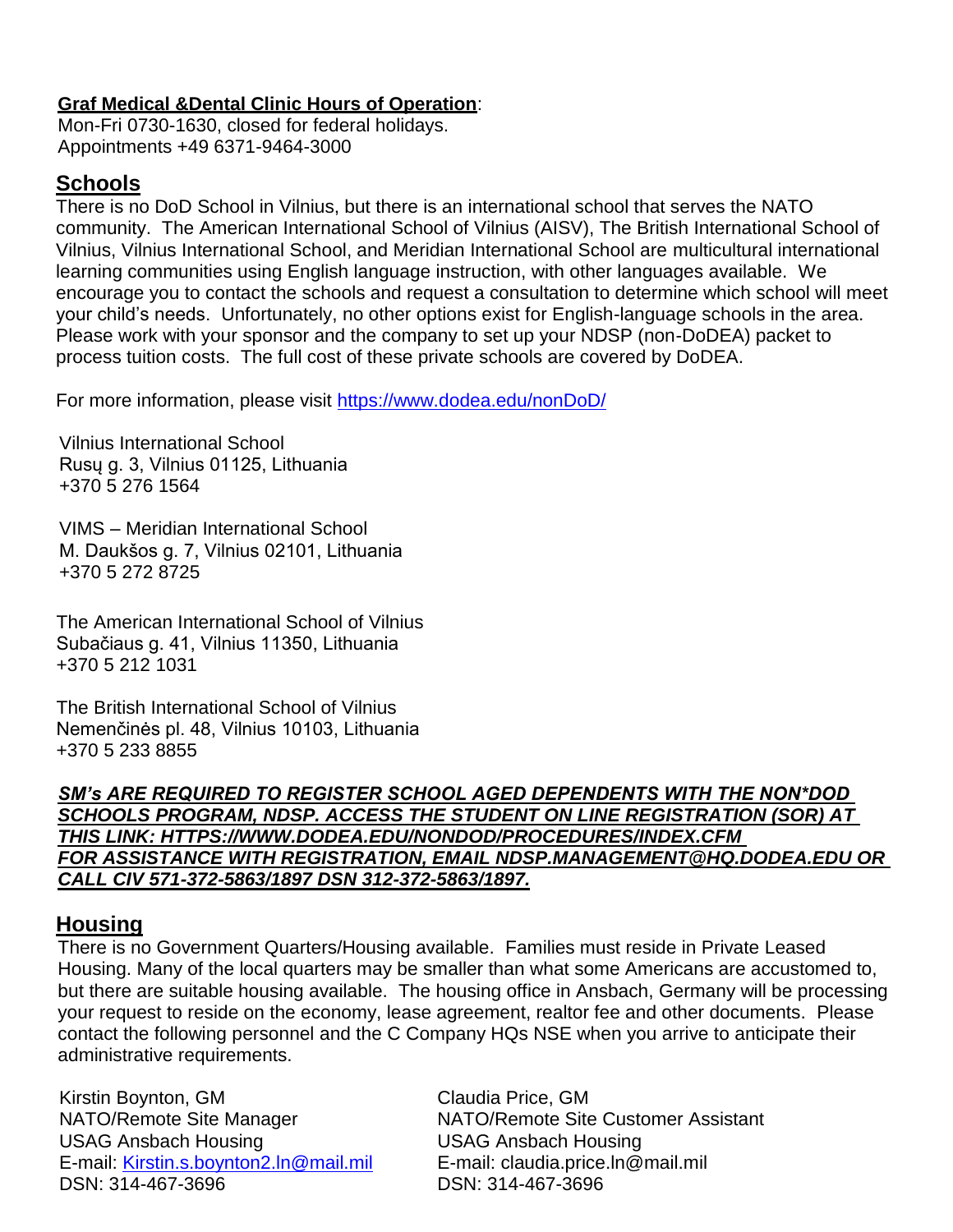You will find some housing without bedroom closets, yet the overall living quarters comfortable and accommodating. Having a positive outlook and considering ways to adapt to a completely different culture will enable you to overcome this culture shock more quickly. Many of the electrical appliances you currently own cannot be used on the European 220 voltage systems. However, most smart devices like cellphones, laptops and tablets can be plugged in to the wall via an adapter

Other 120v appliances will require a step-down transformer, which you can purchase after you arrive. It will be possible to order transformers via Amazon and have them delivered to your new DPO, but please see the mail information regarding logistics, timeliness and size restrictions. Other host nation online retailers may be a good option for delivering goods to your home, but do ask for recommendations for reputable stores.

## **Passports/Visa**

Family members and US Government civilians traveling overseas are required to have passports. Official or "no-fee passports" can be obtained at Government expense. The application process may take 4 to 6 weeks, so, you should begin the passport application process as soon as you receive your travel orders.

A birth certificate with a raised seal is required to apply for a passport. You can request a birth certificate from the Bureau of Vital Statistics in the state where you were born. Adoption decrees, marriage and/or divorce decrees may be required for personnel getting a passport with a different name than the name that appears on the birth certificate. The U.S. State Department requires both parents' consent for new passports for children less than 14 years old. If one parent is unavailable because of geographic separation, divorce, or other circumstances, the parent applying for a child's passport must obtain a signed statement from the absent parent that grants permission to take the child overseas.

Tourist passports are needed for personal travel in Europe. You may apply for tourist passports on arrival, but for convenience it is recommended that you should apply for the tourist passport while you're still residing in the United States. You can find more information on tourist passports from your local personnel services detachment, passport office nearest you, or from the U.S. State Departments official website at [http://travel.state.gov.](http://travel.state.gov/)

Your accreditation card acts as your official Lithuanian ID. It takes approximately a month for your ID to be processed. To help expedite the process please arrive with a passport photo to attach to your application. You will not be able to do certain things, such as open a bank account or get a Lithuanian SIM chip without this ID.

## **Mail**

U.S. mail will be supported through the U.S. Embassy in Vilnius. Your sponsor will be able to assist you in gaining your Embassy access badge and your DPO mail box. Size restrictions do apply for parcels however, we have seen larger items be delivered, but it is not guaranteed.

## **Banking**

Some internet, cellular and TV providers, utilities and contract-based services require a host nation bank account for payment. The local currency is Euros. Personnel you will work with may be able to recommend financial institutions that provide convenient branch and ATM locations. Please remember that conversion fees apply to your transactions when transferring dollars to your local currency or at point of sale (if paying in USD). Many people make the mistake of calculating the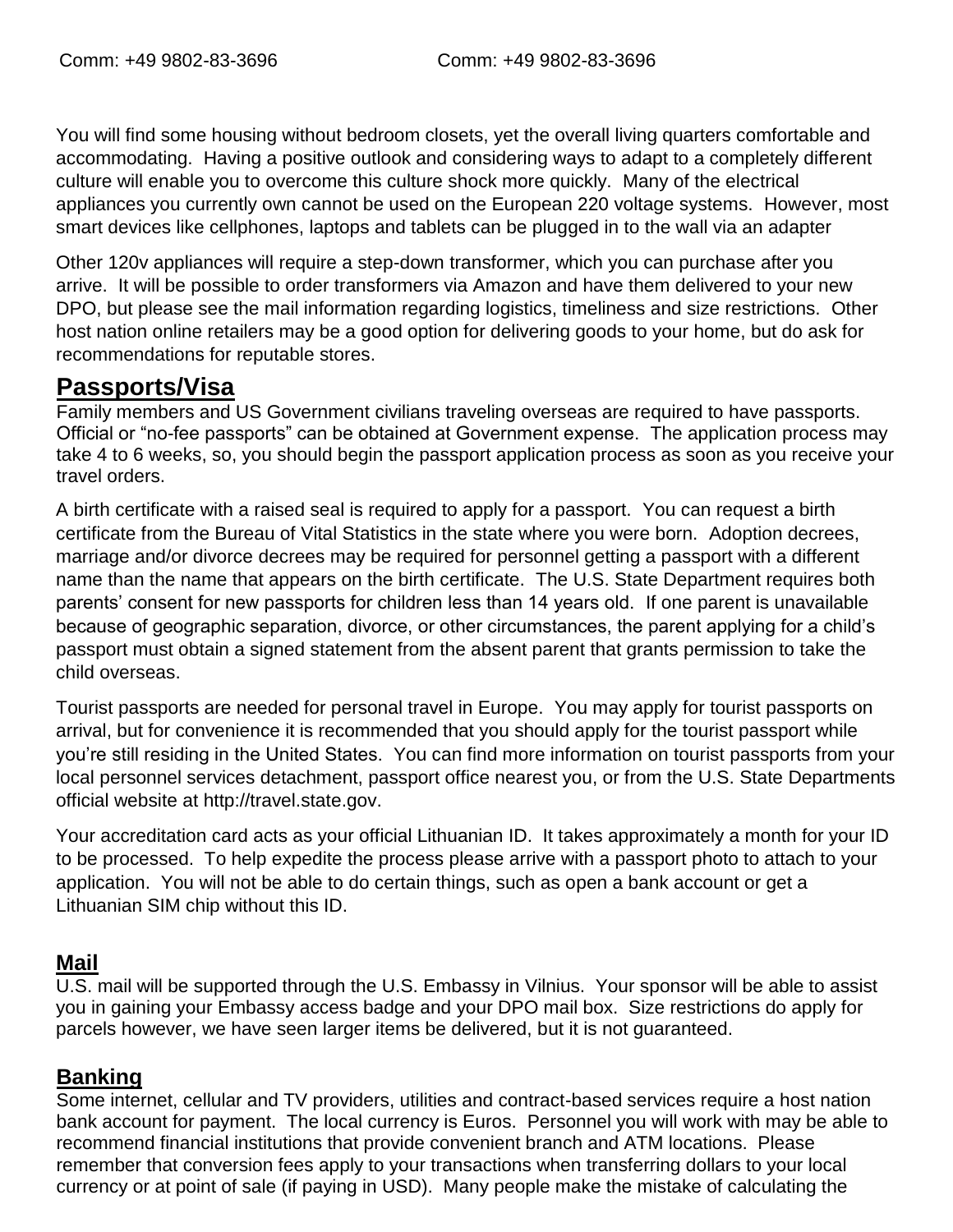equivalent currency when looking at the price of a good or service, but vendors and banks offer different conversions rates that is not equal to simple conversion.

Banks often provide more competitive conversion rates, so it may be best to transfer USD to local currency within your account to avoid excessive transaction fees or conversion rates at the point of sale. It will be important to know your bank's International Bank Account Number (IBAN) or SWIFT number, as this information will almost always be needed when paying bills, tickets or contract services online.

## **Vehicles**

**License:** To legally operate your POV, you will need to apply for, and purchase an international driver's license. Many U.S. personnel in NATO accomplish this through AAA. Please reach out to your sponsor for alternatives is AAA is not available to you. Other licenses can be acquired, depending on agreements with the local government.

**Registration**: Registration is often a complicated task. Before registration begins, you will need to have your vehicle inspected at a reputable mechanic shop or inspection station. The inspectors will ask for translated copies of your previous registration and a data sheet that outlines the technical specifications for your vehicle. European inspections are rigorous. Technicians will complete a bumper-to-bumper, top to bottom, inspection that states any deficiencies. You will then have up to two weeks to correct the deficiencies, i.e. repair it, or you will need to pay for a whole new inspection at full-cost. Be prepared to pay for repairs or parts replacement if your vehicle is not new or wellmaintained. Once completed, **you will need to have written permission from your finance company to register in your host nation (translated), a bill of sale (translated), previous registration, customs documents, local inspection and (in some cases) a drivers history from the past seven years (translated) for the insurance company.** You will need assistance from a language specialist or local national to take your documents to the local DMV, pay the fees, and receive your temporary plates. After you are entered into the DMV database, permanent plates will be issued. If you have any questions about the process please contact your sponsor.

**Fuel:** Fuel in Europe can cost up to three times the cost in the U.S. It is important to plan trips according to authorized fuel stations. Tax exemptions on petrol and fuels for privately owned vehicles is authorized and currently in Lithuania there is no limit on the amount of liter you may use.

## **Transportation:**

The Transportation office located on USAG Bavaria – Grafenwoehr in Building 244. The arrival of Household Goods (HHG) will be coordinated through this office. Your sponsor will assist you in working with transportation personnel to ensure the location of delivery once you find a home. Once your housing contract is complete you can track your move at:<http://www.move.mil/> website. Upon notification of a shipment's arrival, you must schedule a delivery date and be at your quarters on that date to accept delivery. HHG shipments for newcomers to your location should not include Personally Owned Firearms (POF). Host nation law is to absolutely minimize the import of weapons. The need to have a weapon must be proven by the local authorities and there is no guarantee request will be approved. Newcomers will not have the option to store POFs in the unit arms room due to the limited available space or prohibition of POFs in your orders.

## **IT Support**

It support is not available at Lithuania. Instead this service is found at the C Co HQ at Szczecin. The company will process NIPR account requests and issue NIPR computers and hotspot devices. VPN access can also be requested from the C Company HQs NSE if needed. Most of your emails will be